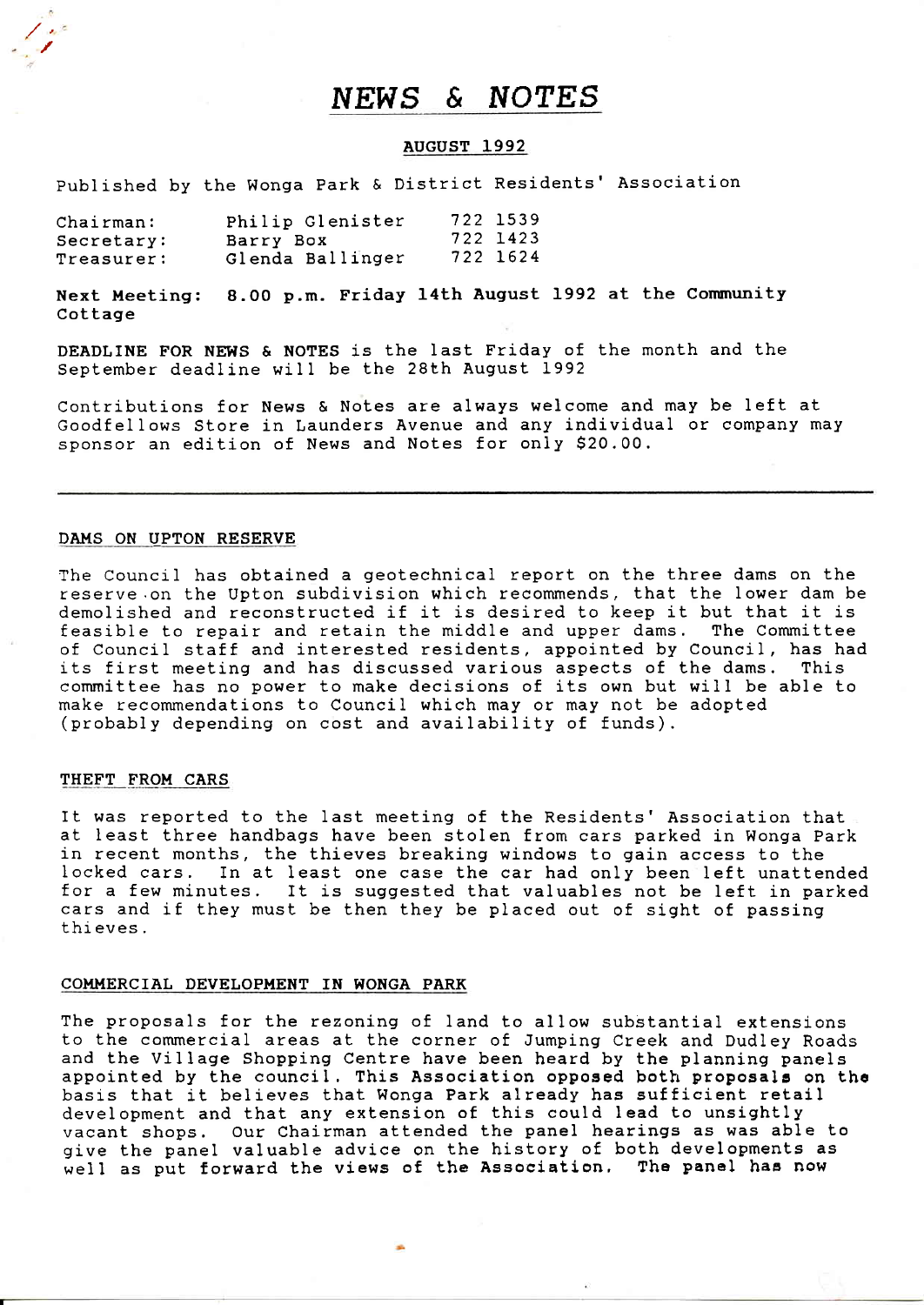recommended that the proposed development of the site on the corner of Jumping Creek and DudIey Roads not proceed and that the proposed extra retail floor space in the Village Shopping Centre in Launders Avenue be cut in half. it is still up to the Council to accept or not accept the panel's findings and it is open to either or both of the affected landowners to appeal to the Administrative Appeals Tribunal against the<br>decision. Although it would be presumptuous to claim that the decision Although it would be presumptuous to claim that the decision was as direct result of the Association's opposition, it is one way in which Iocal residents opinions on the subject can be heard and taken into account in decisions which affect the suburb in which we live. Although the decision was not a complete win for the Association it was a very acceptable compromise.

#### COMMUNITY COTTAGE CO-ORDINATOR

The Shire of Lillydale has approved the funding of a Co-Ordinator for the Community Cottage for the next three years conditional upon the Community Cottage becoming an incorporated association by the end of the year.

#### BEING MORE SPECIFIC ABOUT BANKSIAS

You can't be vague about Banksias (I apologise for being so in the July edition'of News & Notes). Sixty of the seventy banksias of Australia (they grow nowhere else in the world) grow in Western Australia. As you know Western Australia is an enormous "gravel heap" and the pIants have adapted to these conditions.

Therefore, in general, it is unwise to expect Western Australian banksias to survive in heavy poorly drained soiIs. A special effort is needed to build up gravel beds if you wish to succeed with Western Australian banksias such as Banksia Coccinea (ScarIet Banksia)/

That leaves us with the banksias of Victoria and New South Wales, the best known of which is Banksia Ericofolia (Heath Banksia) from the central coast of New South Wales. This plant has been an enormous success in Melbourne Gardens for many years. The one surviving at the front gate of the Wonga Park Primary School is an example.

In my garden it is a favourite food source for Regular Wattle Birds,<br>Little Wattle Birds, New Holland Honeyeaters and Eastern Spinebills. If you plant one near a window, you wiII be able to enjoy both flowers and birds. You can Iightly prune most banksias. Regular pruning will keep your Banksia Ericofolia the size and shape you require. Left alone it might grow to 5 metres by 3 metres. So give it room.

The Victorian banksias are Banksia Marginata, Banksia Integrifoli (Coast Banksia), Banksia Serrata (Silver Banksia), Banksia Spinulosa<br>(Hairpin Banksia), Banksia Ornata (Desert Banksia) and Banksia Canei (Mountain Banksia). The last two I would not recommend for Wonga Park hut the other four - most certainly

Banksia Marginata, Banksia Integrifolia and Banksia Spinulosa var. Cunninghamii are aII natives of the Melbourne area,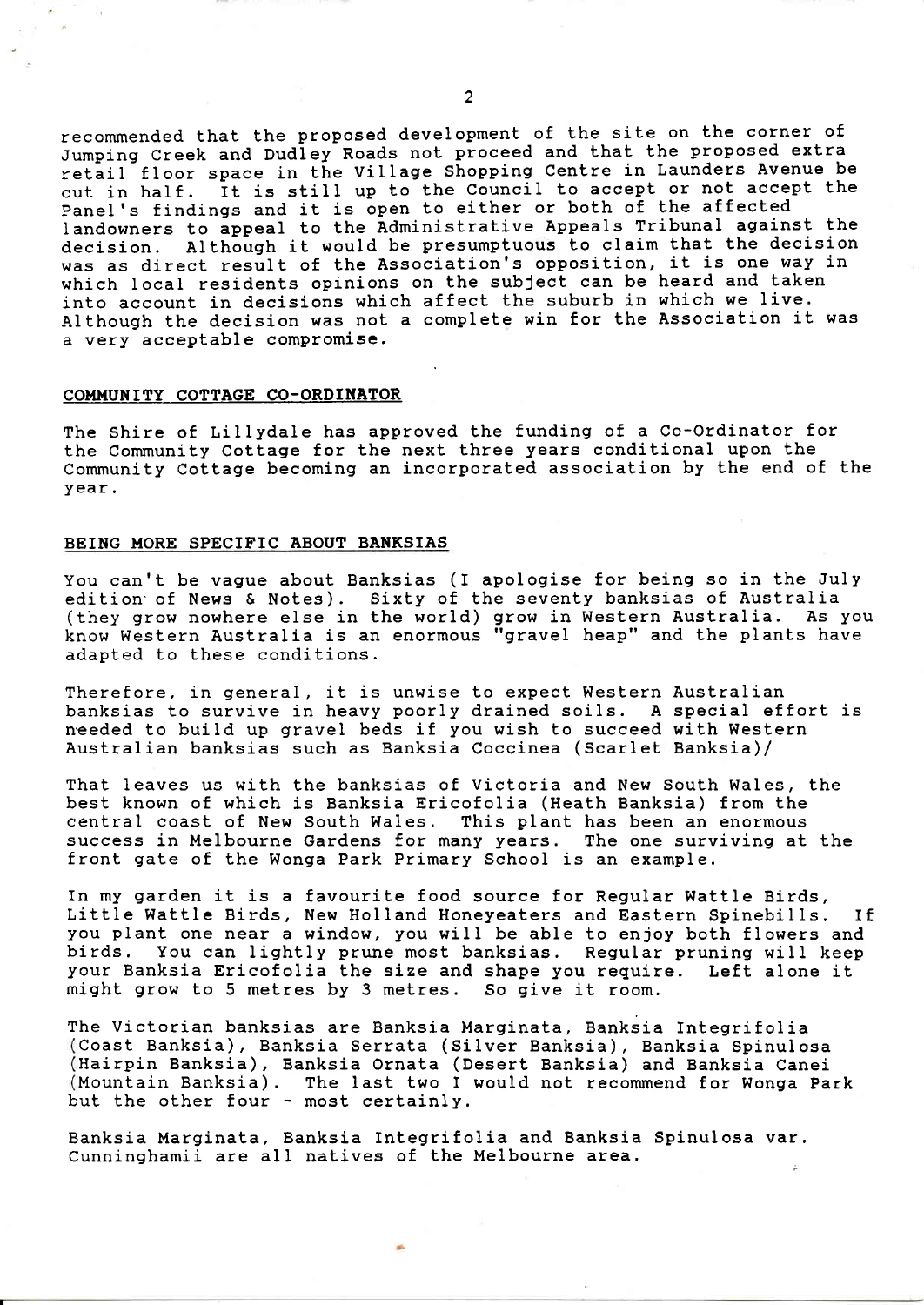I think my favourite would have to be Banksia Spinulosa and the fact that it can vary from prostrate to talI shrubs makes it even more desirable. The large erect candle-like spikes are usually honey to golden in colour with black to reddish or golden hooked styles (like hairpins - thus its common name). You will see it growing in its natural habitat in Kinglake National Park, in flora reserves in Croydon and on the west face of Mount Dandenong.

p.S. Have you just received your water rates? Mulch your garden welI to cut down on water consumption.

Happy gardening.

' FIora Anderson

# TREASURES IN LAUNDERS AVENUE

If you can spare the time, walk along Launders Avenue and you will see wodding Greenhoods and Iovely white heath in flower. also Spreading Wattle and Myrtle WattIe with delicate pale gold blossoms. Working parties under the leadership of Dennis Easterby are still producing results every three weeks. Pittosporum, Cootamundra wattles, Blue periwinkle and most recently Smilax or Bridal Creeper are going going gone to Ieave room for the "Iocal lovelies".

#### THE MELBOURNE WILDFLOWER SHOW

For those gardening aficionados and simple Iovers of the bush the Society for Growing Australian Plants is holding its annual "Melbourne Wildflower Show" at the Ringwood Convention Centre Mines Road Ringwood on Saturday and Sunday 15th-15th August L992 9 a.m.- 5 P.m. This is Victoria's largest display of Australian wildflowers. Entrance fee 54.OO adults, S2.00 pensioners and children under L2 free.

#### MONTHLY RAINFALL

In July 41.50mm (1.56 inches) of rain were recorded bringing the total for the first seven months of the year to  $391.50$ mm (15.66 inches).